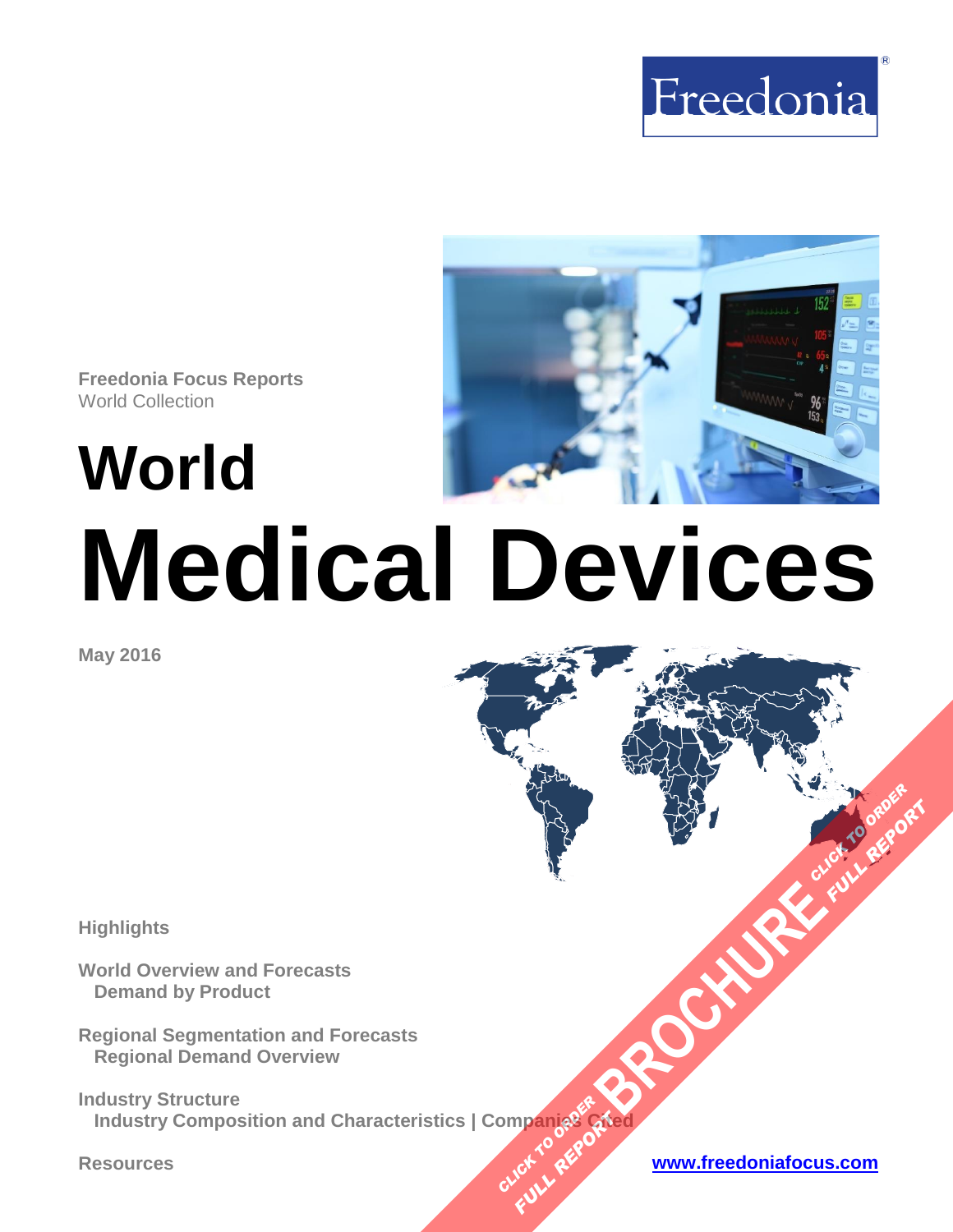# <span id="page-1-0"></span>ABOUT THIS REPORT

## Scope & Method

This report forecasts for 2016 through 2020 total world demand for medical devices by product and significant country in US dollars at the manufacturers' level. Product segments include:

- patient monitoring devices
- minimally invasive surgery devices
- dialysis equipment and supplies
- catheters
- hip and knee implants
- advanced wound care devices
- x-ray systems
- defibrillators
- other products such as wheelchairs, pacemakers, and medical gloves.

Medical devices include any instrument, apparatus, appliance, machine, contrivance, implant, or in-vitro device as well as any accessories or related components that facilitate any or some of the following functions pertaining to a disease, injury, or condition of handicap: diagnosis, prevention or monitoring, and treatment. The following conditions apply to our definition:

- It should be regulated by a state regulatory authority.
- It should be intended for application in the prevention, diagnosis, and/or cure of disease or other conditions such as an injury or a handicap.
- It should not achieve any of the above intended applications by chemical action and/or metabolism activity within or on the body.

Product demand (including product segments) and demand by significant country are also provided for 2015.

This report quantifies trends in terms of compound annual growth rates (CAGRs), which, by definition, employ in their calculation only the first and last datapoints over a period. The CAGR is used to describe forecast growth, defined as the trend beginning in the base year and ending in the forecast year. Forecasts are developed via the identification and analysis of pertinent statistical relationships and other historical trends and events, as well as their expected impact over the forecast period. Readers are encouraged to consider historical volatility when assessing particular annual values along the forecast trend, including in the forecast year.

Unless otherwise indicated, both historical and forecasted demand and production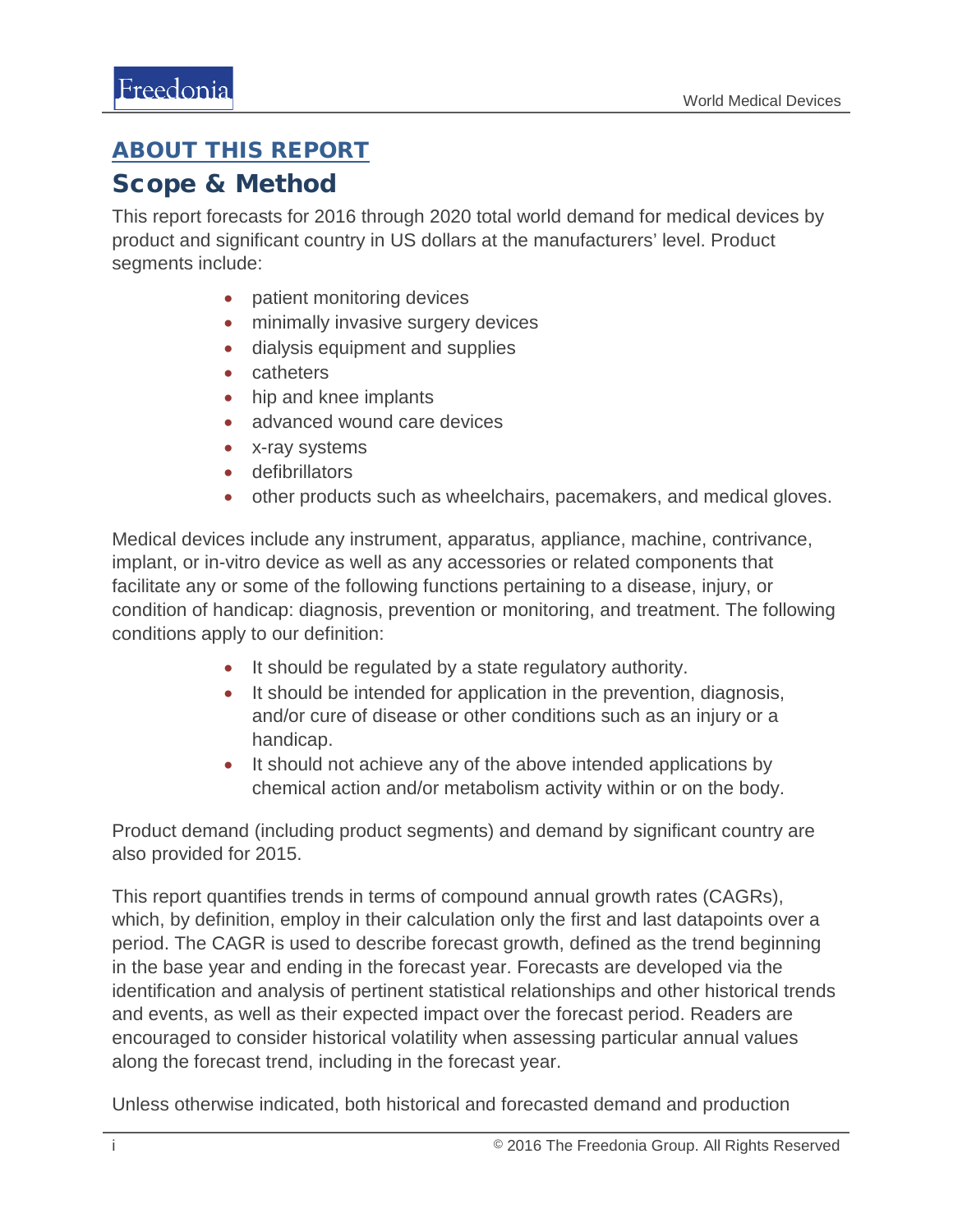values are expressed in US dollars at a fixed 2015 rate of exchange with local currencies.

Other various topics, including profiles of pertinent leading suppliers, are covered in this report. A full outline of report items by page is available in the [Table of Contents.](#page-3-0)

## Sources

*World Medical Devices* (FW40062) is based on [a comprehensive industry report](http://www.kaloramainformation.com/Global-Medical-Devices-10058730/) published by Kalorama Information in May 2016. This report was assembled using both secondary and primary data. Data from Kalorama Information's previous medical device reports, in addition to company annual reports, trade publications, government, and medical literature were used as a foundation for estimates and forecasts. Interviews with executives at medical device companies were conducted and are a key source of estimates for specific device markets. Kalorama Information focuses on estimates of manufacturer revenues for business planning. Kalorama Information has already conducted scores of studies in medical devices.

# Industry Codes

| <b>NAICS/SCIAN 2007</b>                                                      |                                                                                                                                                                                                                                                                                                                                                                             | <b>SIC</b>                                                   |                                                                                                                                                                                                                                                                                                                                                                                                                        |
|------------------------------------------------------------------------------|-----------------------------------------------------------------------------------------------------------------------------------------------------------------------------------------------------------------------------------------------------------------------------------------------------------------------------------------------------------------------------|--------------------------------------------------------------|------------------------------------------------------------------------------------------------------------------------------------------------------------------------------------------------------------------------------------------------------------------------------------------------------------------------------------------------------------------------------------------------------------------------|
| North American Industry Classification System                                |                                                                                                                                                                                                                                                                                                                                                                             | <b>Standard Industry Codes</b>                               |                                                                                                                                                                                                                                                                                                                                                                                                                        |
| 334510<br>334517<br>339112<br>339113<br>339114<br>339115<br>339116<br>423450 | Electromedical and Electrotherapeutic<br>Apparatus Mfg<br><b>Irradiation Apparatus Mfg</b><br>Surgical and Medical Instrument Mfg<br>Surgical Appliance and Supplies Mfg<br>Dental Equipment and Supplies Mfg<br><b>Ophthalmic Goods Mfg</b><br><b>Dental Laboratories</b><br>Medical, Dental, and Hospital<br><b>Equipment and Supplies Merchant</b><br><b>Wholesalers</b> | 3841<br>3842<br>3843<br>3844<br>3845<br>3851<br>5047<br>8072 | Surgical and Medical Instruments and<br>Apparatus<br>Orthopedic, Prosthetic, and Surgical<br><b>Appliances and Supplies</b><br><b>Dental Equipment and Supplies</b><br>X-Ray Apparatus and Tubes and Related<br><b>Irradiation Apparatus</b><br>Electromedical and Electrotherapeutic<br>Apparatus<br><b>Ophthalmic Goods</b><br>Medical, Dental, and Hospital Equipment<br>and Supplies<br><b>Dental Laboratories</b> |

The topic of this report is related to the following industry codes:

# Copyright & Licensing

The full report is protected by copyright laws of the United States of America and international treaties. The entire contents of the publication are copyrighted by The Freedonia Group.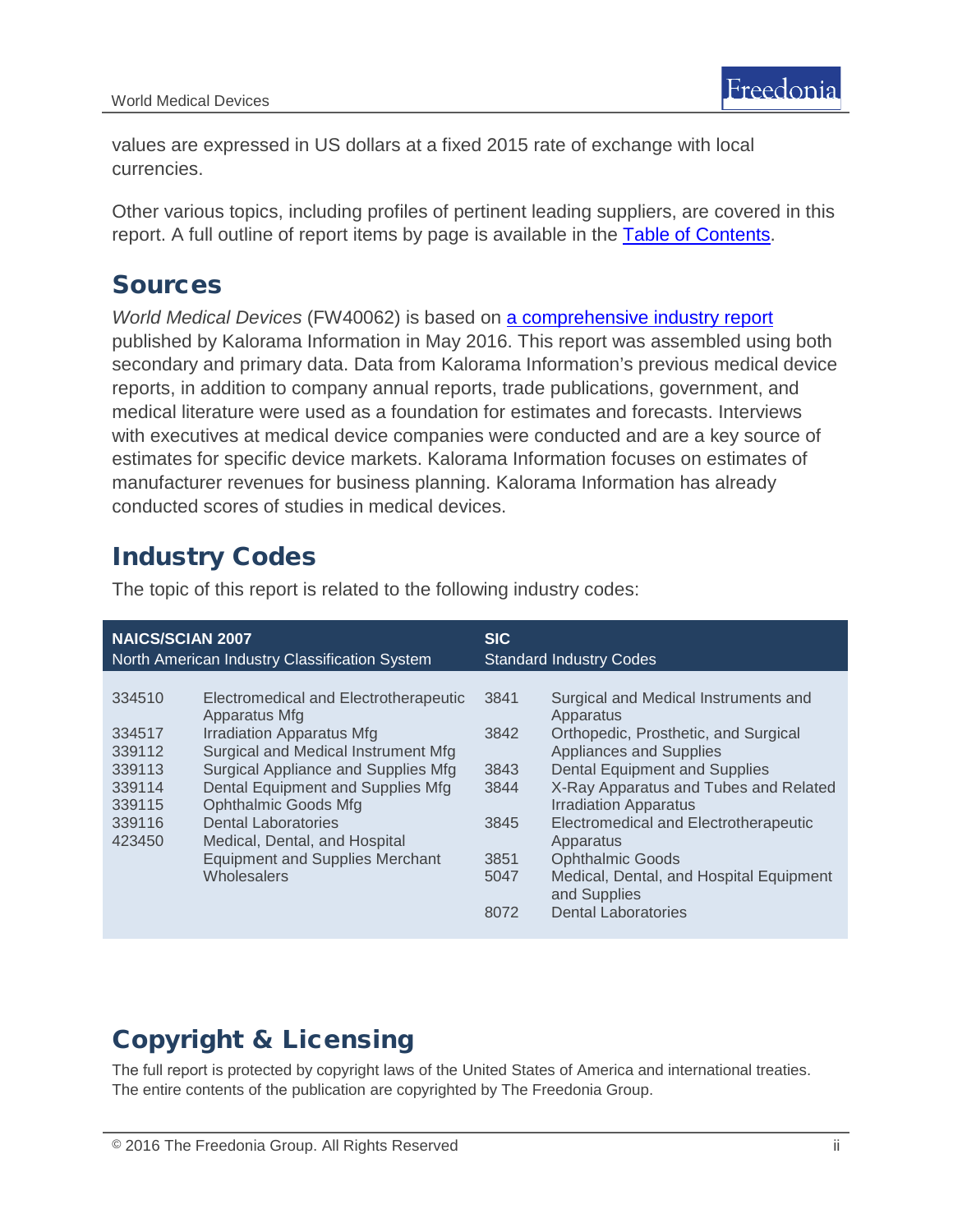# <span id="page-3-0"></span>**Table of Contents**

#### **Section**

#### Page

| Table 1   World Medical Device Demand by Major Country, 2015-2020 (US\$ bil)  21              |  |
|-----------------------------------------------------------------------------------------------|--|
|                                                                                               |  |
|                                                                                               |  |
| Table 2   Revenue Performance for Leading Medical Device Companies, 2015 vs 2014 (US\$ bil)22 |  |
| Table 3   R&D Spending for Leading Medical Device Companies, 2014-2015 (US\$ mil)23           |  |
|                                                                                               |  |
|                                                                                               |  |
|                                                                                               |  |

To return here, click on any Freedonia logo or the Table of Contents link in report footers.<br>PDF bookmarks are also available for navigation.